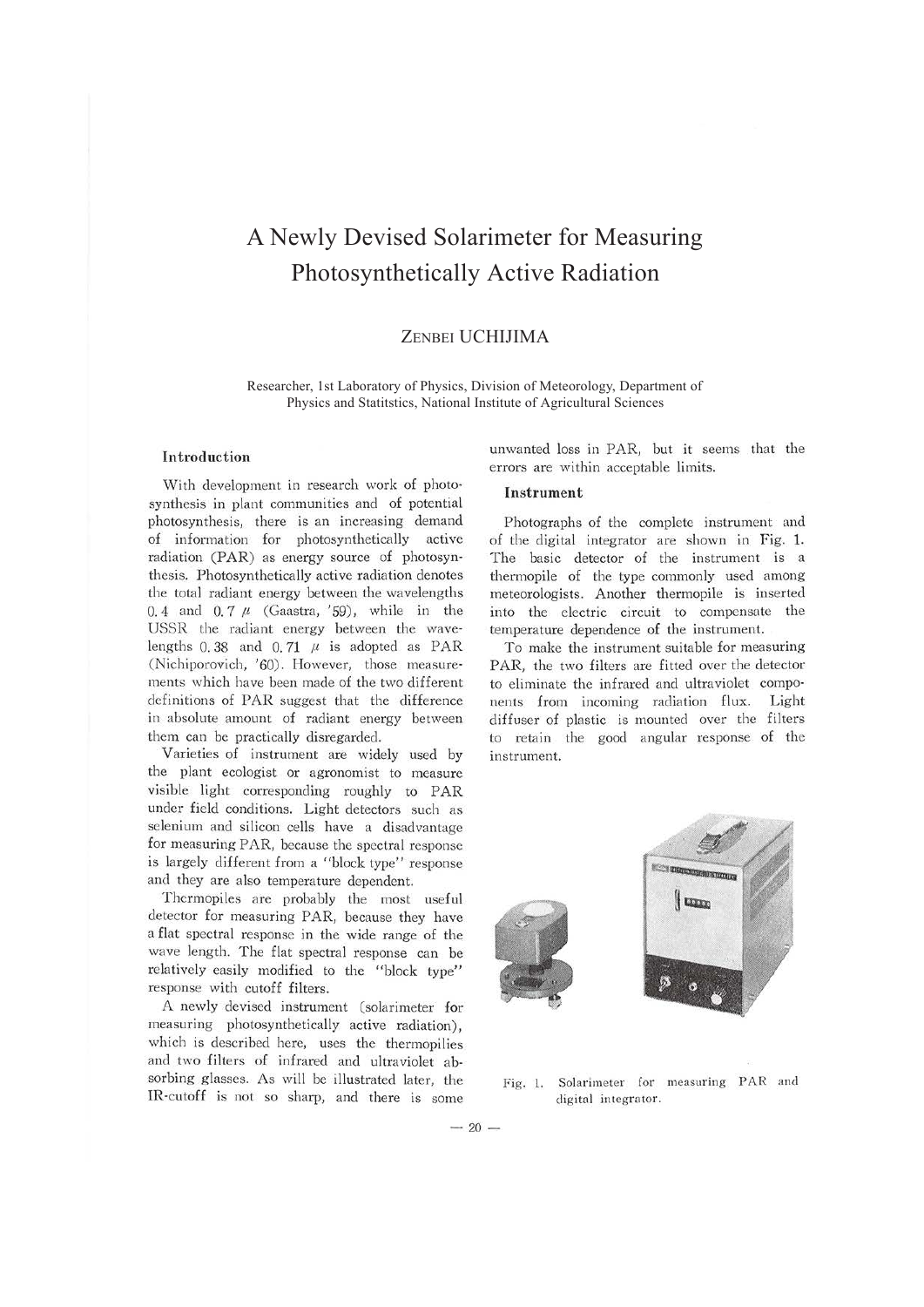

Fig. 2. Top: Spectral transmissibility of filters and light diffuser. Bottom: Spectral response of the instrument.

The glass filters used in this instrument are UV-39 and IRQ-80, respectively. The thickness of each filter is 4.0 mm. The spectral transmissibility of these filters and the spectral response of this instrument are presented in Fig. 2. As can be seen in Fig. 2, the spectral cutoff of the both sides of PAR is not so sharp, but errors to be caused by such an incomplete cutoff seem to be within acceptable limits.



Principle of the instrument and the Fig. 3. integrator.

For radiation recording, the instrument is connected to a potentiometric recorder (full scale 5 or 10 mV) or to a digital integrator made specially for this purpose. The output of this instrument is  $5 \text{ mV}$  per 1 1y/min (=cal/cm<sup>2</sup>) min) of PAR. The accuracy of the instrument is about  $\pm$  5 %.

The output showed no temperature dependence within the range from  $-20$  to  $+50^{\circ}$ C. Fig. 3. shows the schematic diagram of the instrument and the integrator. A two-range switch, attached to the integrator, provides a range of one digit per  $0.1 \frac{1}{y/min}$  (position 1) or range of one digit per  $0.01 \frac{1}{y/min}$  (position 2).

The angular reponse of the instrument is shown in Fig. 4. The deviation of the response from cosine law at high angles of incidence is due to the light diffuser not being a complete hemisphere. These measurements were made with radiation from a tungsten lamp.





#### Trial recordings of solar radiation

The instruments have been tested for ten months at Tokyo (National Institute of Agricultural Sciences) and Kitamoto (Agricultural Experimental Station). During these tests, simultaneous recordings were taken with ordinary solarimeters without filters. It was assumed that the filtered instrument measured the radiation in the PAR region  $(0.38-0.71 \mu)$  and the ordinary solarimeter did the total short-wave